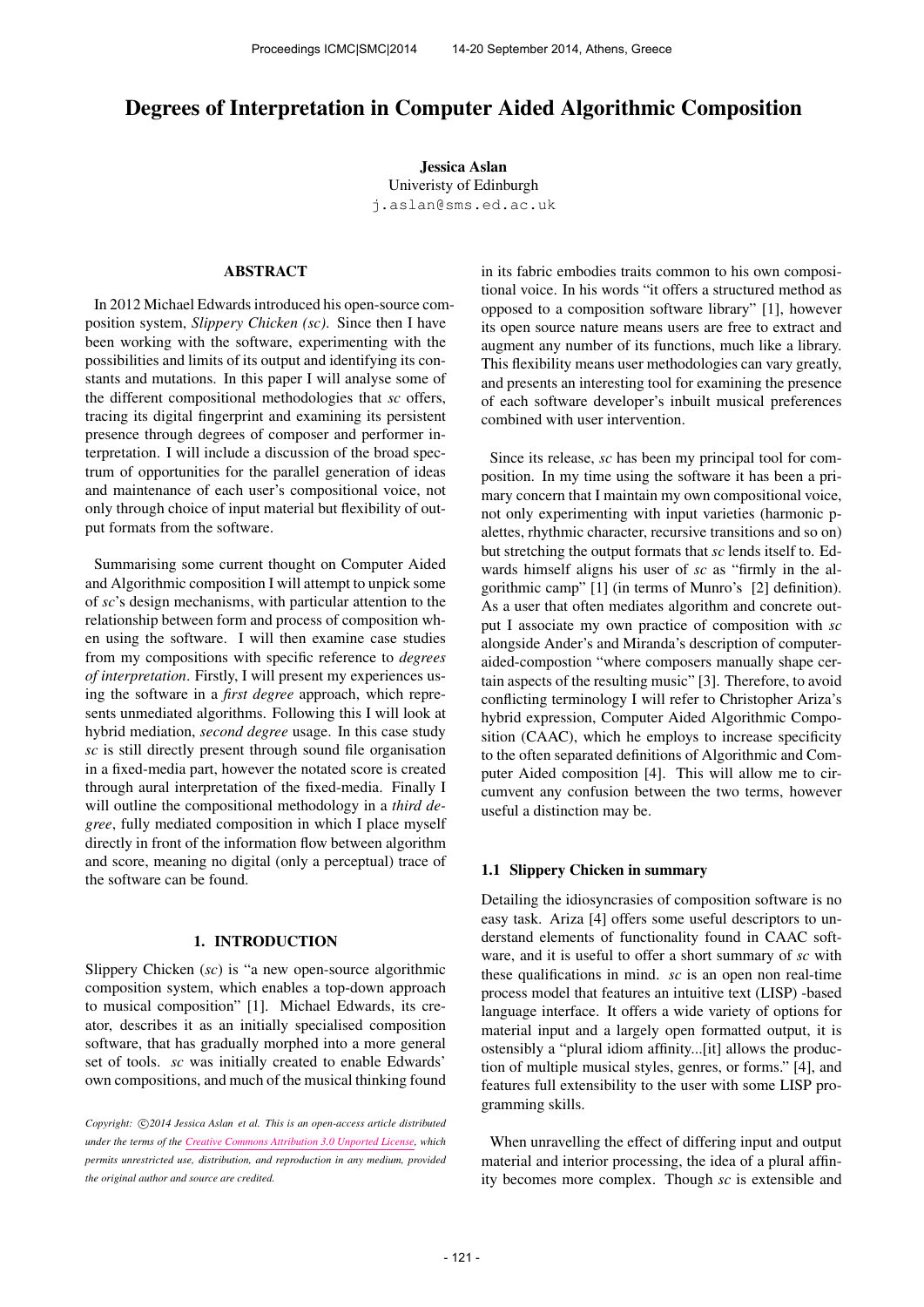fairly open, its mechanisms are rooted in Edwards' compositional thinking - particularly when it comes to large-scale form. So though *sc* doesn't restrict the user to a singular approach, some of the inner operations for configuring a complete musical work are sonically quite distinct. Even with an attempt at simple affinity attribution, it is easy to see how definitions identifying traits in CAAC software are hard to secure.

# 1.2 Process and Form

Unpicking the software contribution to musical form is also tricky, particularly considering the contribution of context to musical perception [4]. In *sc*, user defined input and output are reasonably open, the material itself being the choice of the user, with the shape that it takes (pitch and rhythm sequence palettes, set maps) being determined. Please find more information in the online manual [5].The character of *sc*, latent within parts of the code more hidden from user view, manifests through processing on input material, the final combination consisting of initial user defined units that are processed within a fixed set of constraints.

The nature of *sc*'s top down approach characterises its output as globally as well as locally organised, with large scale structures created directly through the recombination of pitch and rhythm sequence palettes, with crucial attention paid to transition between sections (see [1] for a detailed description of some transitional features). Because of this *sc* ostensibly avoids Nick Collins' observation of much algorithmic composition software as "stuck in a static moment form, able to abruptly jump between composed sections but unable to demonstrate much real dramatic direction" [6]. In fact, the musical forms that *sc* creates are perhaps one of the most defining properties of the software. A great deal of attention is given to transitioning through subsequent sections often calling on natural processes (L systems, fibonacci transitions) in contribution to the coherence of long term forms.

Practitioners acknowledge varying levels of coherence between form and process - some placing more distance between technical means and artistic output than others. Authors writing on CAAC often use phrases like "piloting the vessel" [7] or employ descriptions of software as "a bicycle, offering mobility to a composer" [3]. These metaphors invoke an analogy of A to B, with the software as an aide to transportation to a final aesthetic object distinct from the means that took it there. For Koenig [8], however, form determines process and process determines form. Thoresen, elaborating on form in more general terms describes it as "The study of how identifiable smaller parts would integrate into greater wholes" [9], this integration, the mechanical processes acting on the smaller parts also making up the form itself.

Nicholas Cook takes care to highlight how intertwined material is with the formal proportions of a work:

Thus, though compositions can certainly create the effect of being well or badly proportioned, this has to do with the qualitative as well as the quantitative aspects of the music; and this is why, when a piece's proportions are faulty, putting it right is likely to involve modifying its content rather than simply cutting out a few measures here or adding an extra beat or two there. [10]

The point he raises is that there are processes that are temporally appropriate to given material. The idea of a piece of music being well proportioned relies not only on abstract schema, but the natural transformation that its smaller elements lend themselves to. He takes this idea further by describing form as "defined by the listener's intentions", meaning that though internal schema may exist they may have little bearing on the perceived form of the final aesthetic object, not unlike Ariza's reference to context as crucial to the perception of form. In other words user material (input and output) has as much influence on the perceived form as the organising processes. Therefore by establishing modes of composer mediation in the process of composition, we can begin to examine formal elements of the work that are strongly influenced by input/output and those that rest more heavily on the software's internal schema.

## 1.3 Degrees of Interpretation

In order to understand my user influence on the final aesthetic objects, I am classifying my case studies into *degrees of interpretation* (DOIs), indicators of composer mediation related to the output format of *sc*. *First degree interpretation* indicates unmediated output, the algorithm remains untouched post generation for interpretation by a performer. *Second degree* indicates hybrid mediation - I have manipulated some aspect of the output before performance. Finally, *third degree interpretation* indicating complete user mediation of the output format - there is *no digital trace*. These simple distinctions shed light on the flexibility of *sc* as a compositional tool but also bear witness to its influence on structural organisation. A documentation of the user experience will show areas of the software's flexibility but also musical qualities that can potentially persist through any degree of user mediation.

By presenting a user assessment of the software, rather than a developer's explanation I hope to illuminate previously undocumented aspects of the software and shed light on the means of "aesthetic integration" [8] in CAAC. With this in mind I will begin to assess the relationship between my own subjective decisions and those made by the fabric of the algorithm in order to track the musical traces of *sc*. Through varying Degrees of Interpretation, I'm aiming to clarify levels of mediation that existed in the act of creating each case study in order to evaluate *sc*'s contribution to my compositional process.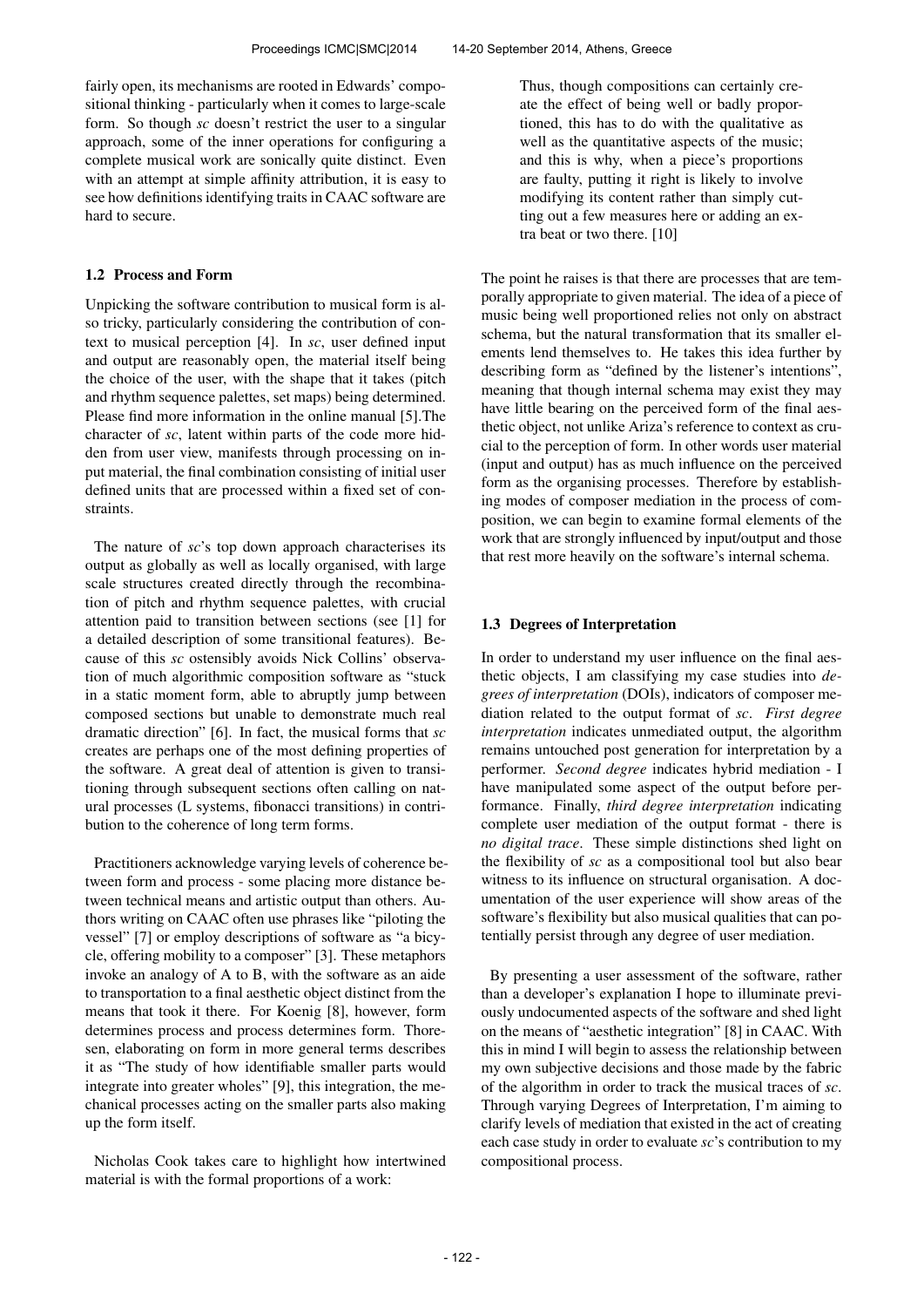#### 2. FIRST DEGREE INTERPRETATION

I will examine first degree interpretation with two movements *Labyrinths*, for string quartet and computer, which I created in collaboration with the ISON quartet. Each of the movements draw from separate short stories by Jorge Luis Borges and explore some of the narratorial themes and mathematical paradoxes that he presented. I'll look at the first two movements, *The Garden of Forking Paths (TGOFP)* and *The Circular Ruins* and unfold each compositional process with reference to my mediation of *sc* output.

#### 2.1 The Garden of Forking Paths

I created *TGOFP* through a LISP coded wraparound technique focussing on the multiplication of intervals, with the navigation of the subsequent tonnetz a nod to the literary representation of the infinite found in Borges' story. Here I frame the musical material - creating a function that facilitates the generation of *sc* friendly information. <sup>1</sup>

| 6  |                              | $\mathfrak{p}$ |                          | 3     | 5     |       |
|----|------------------------------|----------------|--------------------------|-------|-------|-------|
|    |                              |                |                          |       |       |       |
| 30 | $\overline{\mathbb{III}}$ 25 | 0026           | 1002                     | 加028  | 加Ω9   | □□□30 |
|    |                              | ]20            | $\square\square\square2$ | 00022 | 10023 | 124   |
| 24 | g                            |                |                          |       |       |       |
| 18 | 13                           |                | 100 15                   | 6     |       | 18    |
| 12 |                              |                | ∏∐9                      |       |       | 12    |
|    |                              |                |                          |       |       |       |
|    |                              | r              | 1003                     |       | 15    |       |

Figure 1. Tonnetz navigation. The harmonic progression infinitely forks to the left.

The harmonic wraparound is the only deviation from a) *sc*'s own code and b) usage as described in the extensive online tutorials and manual, and I did not interpret the output other than in the forms automatically produced so I am ascribing *TGOFP* as a first order *sc* composition. The material as it is played can be generated through a single compilation and I do not mediate the material . The *sc* algorithms specifically generated not only the temporal structure, but carried out the orchestration, and completely assigned all the associated rhythms and harmonies. I have not attempted to bend the output format in any way.

# 2.2 The Circular Ruins

*The Circular Ruins*, named after Borges' depiction of the phenomenon of the simulacrum, was formed using a different approach. The idea of the simulacrum and the environmental depiction within the story is important to the fabric of the material - I wanted to evoke an ever shifting instrumental texture through simple material and flexible sound shapes that consistently shift in terms of onset, continent and termination. The realtime electronics become the mirror of the instruments, before eventually engulfing the material completely. I often use spectromorphological analysis as a way to contribute to my understanding of formal coupling in mixed works, and these sound shapes are also a useful method of viewing ensemble material. I used my harmonic wraparound function to generate a new tonnetz (arbitrarily navigated in a circular fashion), and created a very simple rhythmic palette. The emphasis here was the textural change of the ensemble body rather than any particular rhythmic interest (the movement has no time signature).

The interest in this movement is in the timbre and dynamics of the notes, the texture of the ensemble. To harness Smalley's sound shapes I used *sc*'s lilypond graphical notation and added 26 sound shapes as potential articulation. Crucially, I assigned potential parameter changes to these shapes, developing an overall algorithm for the position of each note in the sound shape and their relative dynamics and articulation. For instance a sudden onset might indicate a pizzicato in the first instrument, with additional ensemble notes contributing to the sound body to reinforce each individual shape.

This composition is also first order: a single compilation of my code will create the score that you see below for interpretation by an ensemble, but in contrast to *TGOFP* I have incorporated my interpretation of sound shapes and augmented the software to suit my needs. In other words I altered the algorithm but *prior* to the generation of any notes.



Figure 2. A sound shape and its algorithmically notated representation

Creating both of these works I took advantage of the extensibility of*sc*, an even extracted some of its internal functions to create my own compositional add ons. However, with both these first degree compositions some of the musical qualities found in its functions, particularly the *Rhythm Chains* and L-system transitioning through harmonic progressions are clearly identifiable in the works (musical examples will be presented). I classify both these works as unmediated because though the software may have been altered, the output is accepted without any further editing and the core of the software's mechanism remains intact.

<sup>&</sup>lt;sup>1</sup> The harmonic material is pushed through a dense rhythmic palette, using the software's *Rhythm Chains* method. No post generation editing was carried out.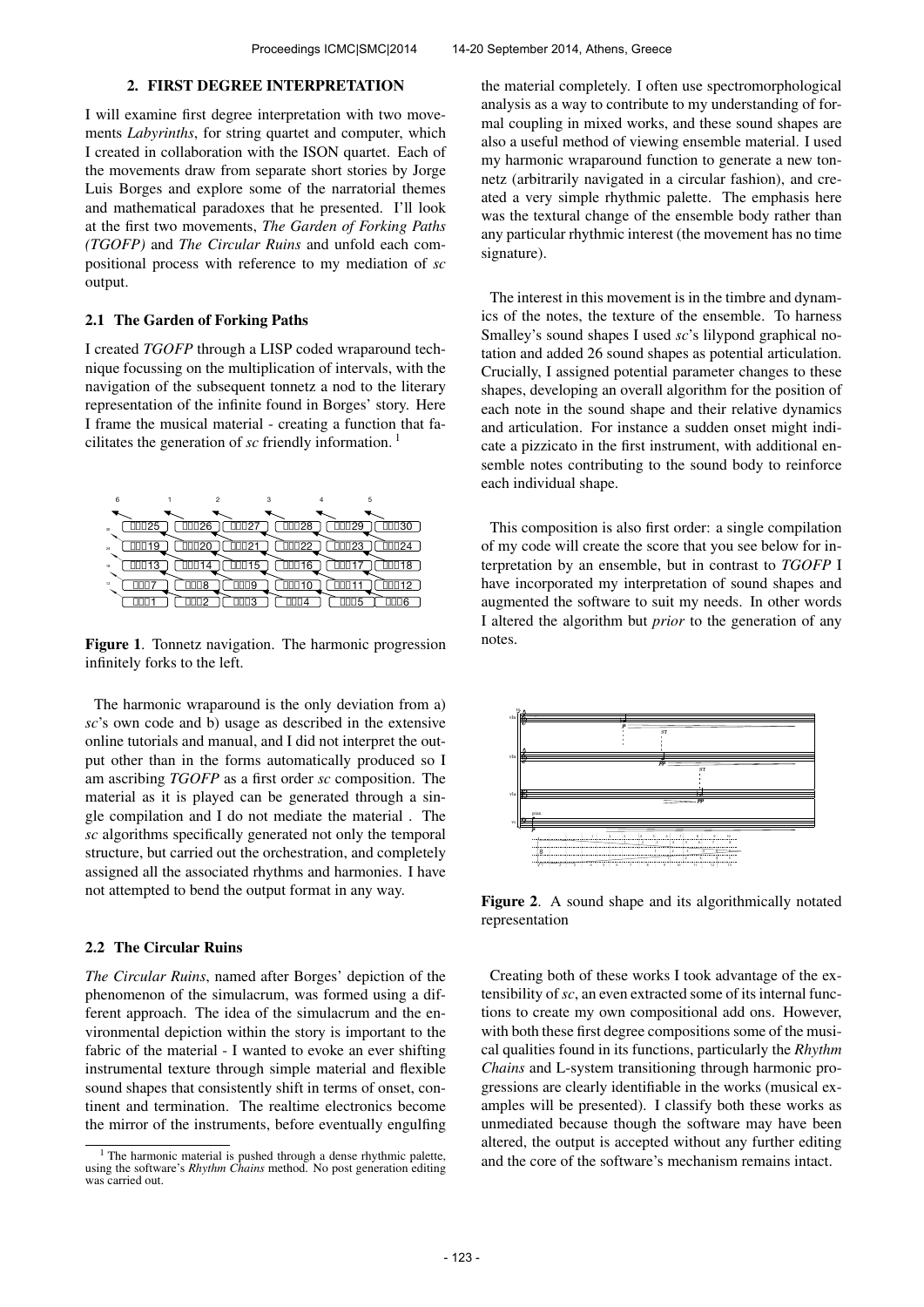## 3. SECOND DEGREE INTERPRETATION

Contrasted with my relatively simple approach to generating material in *Labyrinths*, *Mechanica* for violin - Emma Lloyd - and computer, weaves a more complex web. This piece features hybrid mediation, a fixed-media part was produced by *sc* and the instrumental material was formed through composer intervention - a transcription of notes from within the fixed-media part. I am attributing *Mechanica* as second degree intervention.

#### 3.1 Mechanica

Explaining the methodology in this work requires a side step from algorithm to authorship. *Mechanica* began through extraction of recorded samples from seeds of material that I gave Emma, which she then played in an array of unique timbres. This initial step was what gave the piece its clarity and overall character, something that the subsequent algorithm was built to emphasise. This collaborative process complicates the developer/user relationship further input material is created by a musician and frozen in time through recording. The quality and grain of the work then has relied on the performer, and the resultant aesthetic object is therefore dependent on a third individual. However, as this paper is concerned with *post-generation* mediation, I won't focus further on this aspect.

Once divided and categorised, our samples became the fuel for a fixed-media piece consisting of seven parallel computer parts, consisting of different (though similar) material and made from seven different *Rhythm chains*. The data was exported to *Common Lisp Music* (CLM), an output format fully incorporated into *sc*. Again the foundation of this work is through the software's *Rhythm Chains* algorithm, the rhythmic tendencies perhaps similar to those of *TGOFP*, but masked through duplication. This work explores self similarity, the seven slippery chickens all use the same rhythmic information but are called at different speeds, in a canon.

The fixed-media alone is first order - after input of material the piece can be compiled in a single sweep. The instrumental part, however was created through my intervention. From the seven consecutive threads I transcribed a single melodic line - the instrumental part, which Emma plays live alongside the fixed-media. Though the structure of the work and the rhythmic qualities all arise through the algorithm, the instrumental part was borne of my ear, my compositional intervention. The output format is no longer intact and therefore the work is second order, as some algorithmic trace is present, but the piece also relied on output mediation.

# 4. THIRD DEGREE INTERPRETATION

The final piece that I will examine is *Cantor Dust* for string orchestra. This piece uses *sc*'s L-systems algorithm to digitally augment a traditional Bulgarian folk tune.

#### 4.1 Cantor Dust

I began by recording the tune (see figure 3) on the piano and processing it. Again, much of the grain of the work comes from this initial step of recording and freezing certain acoustic attributes. As the title indicates, self similarity is the central focus, with particular emphasis placed on parameterised DSPs.

# <del>《1)月】、门刀</del>」 10 J J J J <sub>N</sub> J J J J

#### Figure 3. Original folk tune

Cantor Dust is another example of *sc* functionality in conjunction with CLM. To create a multi layered fixed-media part from this fragment I processed eighteen different streams of the same recording, each assigned 6 separate DSP parameters: low-pass filter frequency, high-pass filter frequency, transposition, duration, start position in file. These streams began at different frequencies, and progressed through the L-system at different rates. What resulted was a dense cloud of static sound, a fixed piece formed through the layers of evolving musical strands.

Here I interpreted the algorithm through audio transcription. I divided the piece into instruments and notated in detail each prominent frequency and its trajectory through the piece. As the melody was linearly processed, each had a fairly logical direction and as such the fixed-media has a persistent character. This gave me the skeleton of the piece, which I then metamorphosised into a slightly more familiar harmonic form whilst maintaining voice leading and simplified rhythmic relationships.

In performance there is no element of the work implemented through algorithm that I have not actively transformed and reconfigured in some way, therefore it is third order, akin to Essl's notion of an "inspiration machine" [11]. The quality of the software processes most embedded into the final work is the evolving nature of the different musical lines, in particular the pacing and temporal organisation. However, the work is filtered through my ear, my choices made with a very personal background and musical training. What endures is the global architecture, which seems to be highly consistent between each DOI.

## 5. CONCLUSION

"If one focuses on transitions between mo-ments perhaps the global organisation - the form also begins to make sense." [6]

Through separating my work patterns into DOIs I have in some way illustrated a level of distinction between the contribution of input (material) and mechanism (process) reflected in different compositional methods. The nature of *sc* means that in some sense the composer is also the